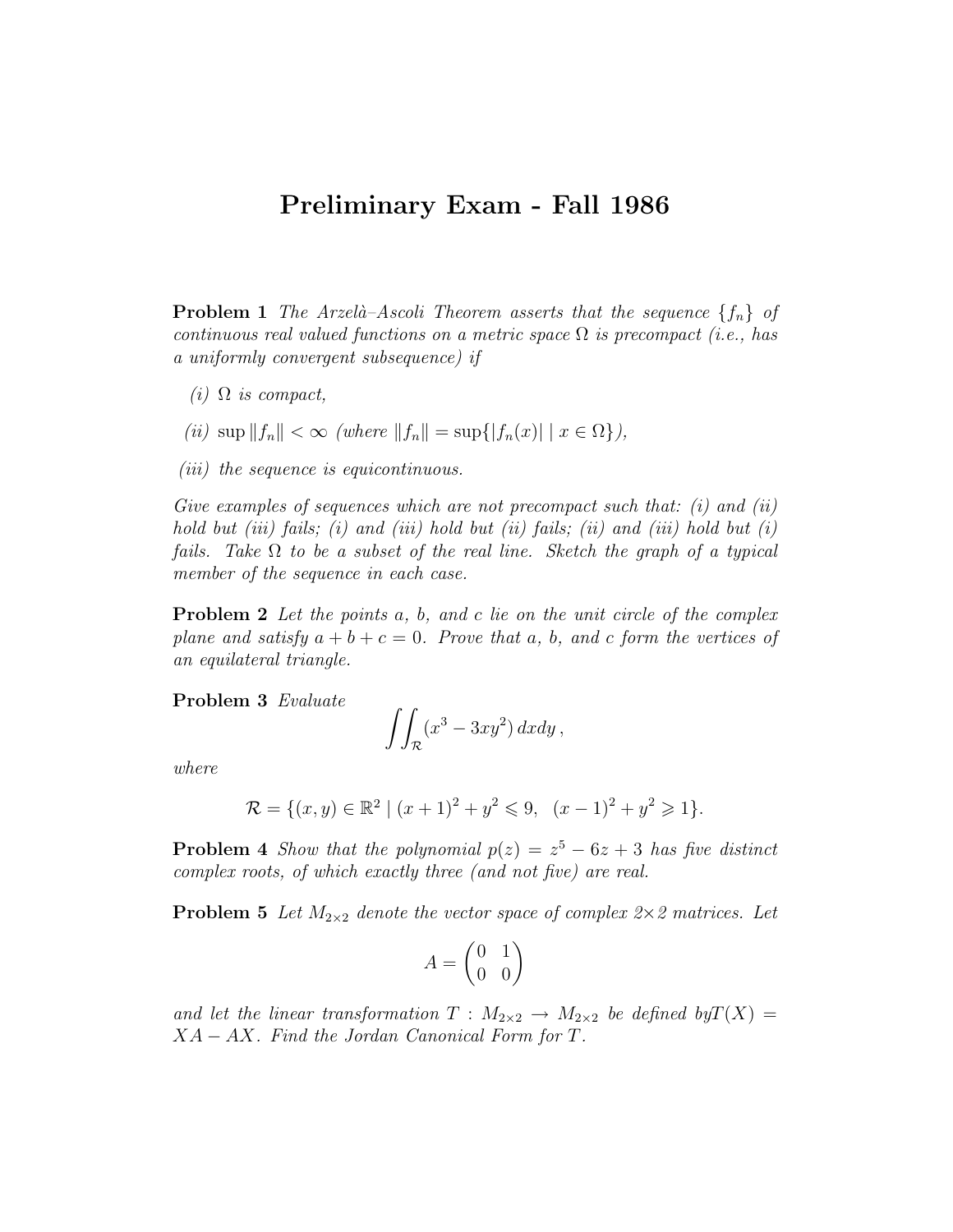**Problem 6** Prove the following theorem, or find a counterexample: If p and q are continuous real valued functions on  $\mathbb R$  such that  $|q(x)| \leqslant |p(x)|$  for all x, and if every solution f of the differential equation

$$
f' + qf = 0
$$

satisfies  $\lim_{x \to +\infty} f(x) = 0$ , then every solution f of the differential equation

$$
f' + pf = 0
$$

satisfies  $\lim_{x \to +\infty} f(x) = 0.$ 

**Problem 7** Let **F** be a field containing  $\mathbb{Q}$  such that  $[\mathbf{F} : \mathbb{Q}] = 2$ . Prove that there exists a unique integer m such that m has no multiple prime factors and **F** is isomorphic to  $\mathbb{Q}(\sqrt{m})$ .

**Problem 8** Let f be a continuous real valued function on  $[0, 1]$  such that, for each  $x_0 \in [0, 1)$ ,

$$
\limsup_{x \to x_0^+} \frac{f(x) - f(x_0)}{x - x_0} \ge 0.
$$

Prove that f is nondecreasing.

Problem 9 Evaluate

$$
\int_0^\infty \frac{\log x}{(x^2+1)(x^2+4)} dx.
$$

Problem 10 For f a real valued function on the real line, define the function  $\Delta f$  by  $\Delta f(x) = f(x+1) - f(x)$ . For  $n \geq 2$ , define  $\Delta^n f$  recursively by  $\Delta^n f = \Delta(\Delta^{n-1} f)$ . Prove that  $\Delta^n f = 0$  if and only if f has the form  $f(x) =$  $a_0(x)+a_1(x)x+\cdots+a_{n-1}(x)x^{n-1}$  where  $a_0,a_1,\ldots,a_{n-1}$  are periodic functions of period 1.

**Problem 11** Let A be an  $m \times n$  matrix with entries in a field **F**. Define the row rank and the column rank of A and show from first principles that they are equal.

**Problem 12** Let  $\{U_1, U_2, \ldots\}$  be a cover of  $\mathbb{R}^n$  by open sets. Prove that there is a cover  ${V_1, V_2,...}$  such that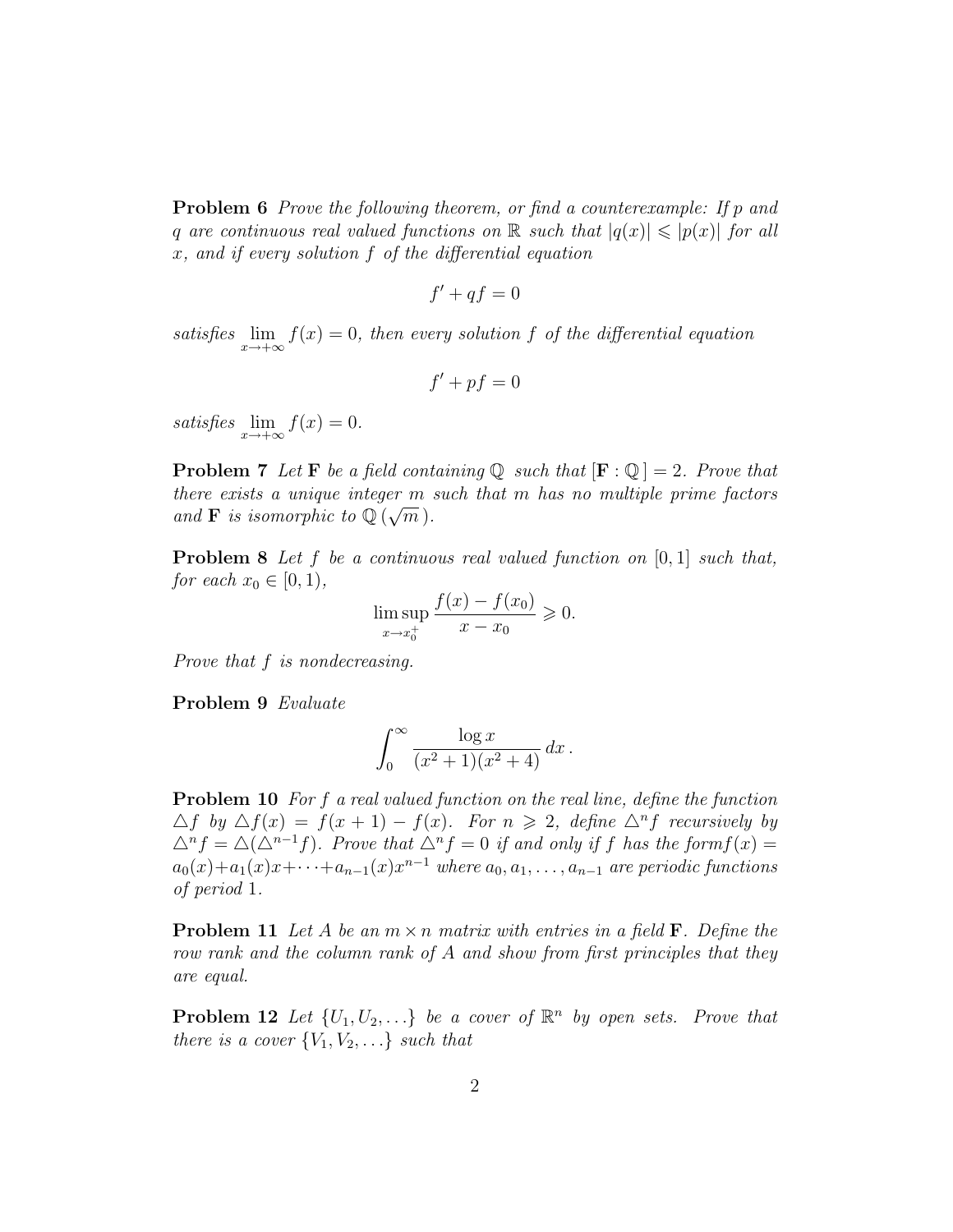- 1.  $V_i \subset U_i$  for each j;
- 2. each compact subset of  $\mathbb{R}^n$  is disjoint from all but finitely many of the  $V_i$ .

**Problem 13** Let  $f : \mathbb{R}^2 \to \mathbb{R}$  be defined by:

$$
f(x,y) = \begin{cases} x^{4/3}\sin(y/x) & \text{if } x \neq 0\\ 0 & \text{if } x = 0 \end{cases}
$$

Determine all points at which f is differentiable.

Problem 14 Let a and b be real numbers. Prove that there are two orthogonal unit vectors u and v in  $\mathbb{R}^3$  such that  $u = (u_1, u_2, a)$  and  $v = (v_1, v_2, b)$  if and only if  $a^2 + b^2 \leq 1$ .

**Problem 15** Prove that if p is a prime number  $(> 0)$  then the polynomial

$$
f(x) = x^{p-1} + x^{p-2} + \dots + 1
$$

is irreducible in  $\mathbb{Q}[x]$ .

Problem 16 Discuss the solvability of the differential equation

$$
(e^x \sin y)(y')^3 + (e^x \cos y)y' + e^y \tan x = 0
$$

with the initial condition  $y(0) = 0$ . Does a solution exist in some interval about 0? If so, is it unique?

**Problem 17** Let G be a subgroup of  $S_5$ , the group of all permutations of five objects Prove that if G contains a 5-cycle and a 2-cycle, then  $G = S_5$ .

Problem 18 Evaluate

$$
\frac{1}{2\pi i} \int_{|z|=1} \frac{z^{11}}{12z^{12} - 4z^9 + 2z^6 - 4z^3 + 1} \, dz
$$

where the direction of integration is counterclockwise.

**Problem 19** Prove that if six people are riding together in an Evans Hall elevator, there is either a three-person subset of mutual friends (each knows the other two) or a three-person subset of mutual strangers (each knows neither of the other two).